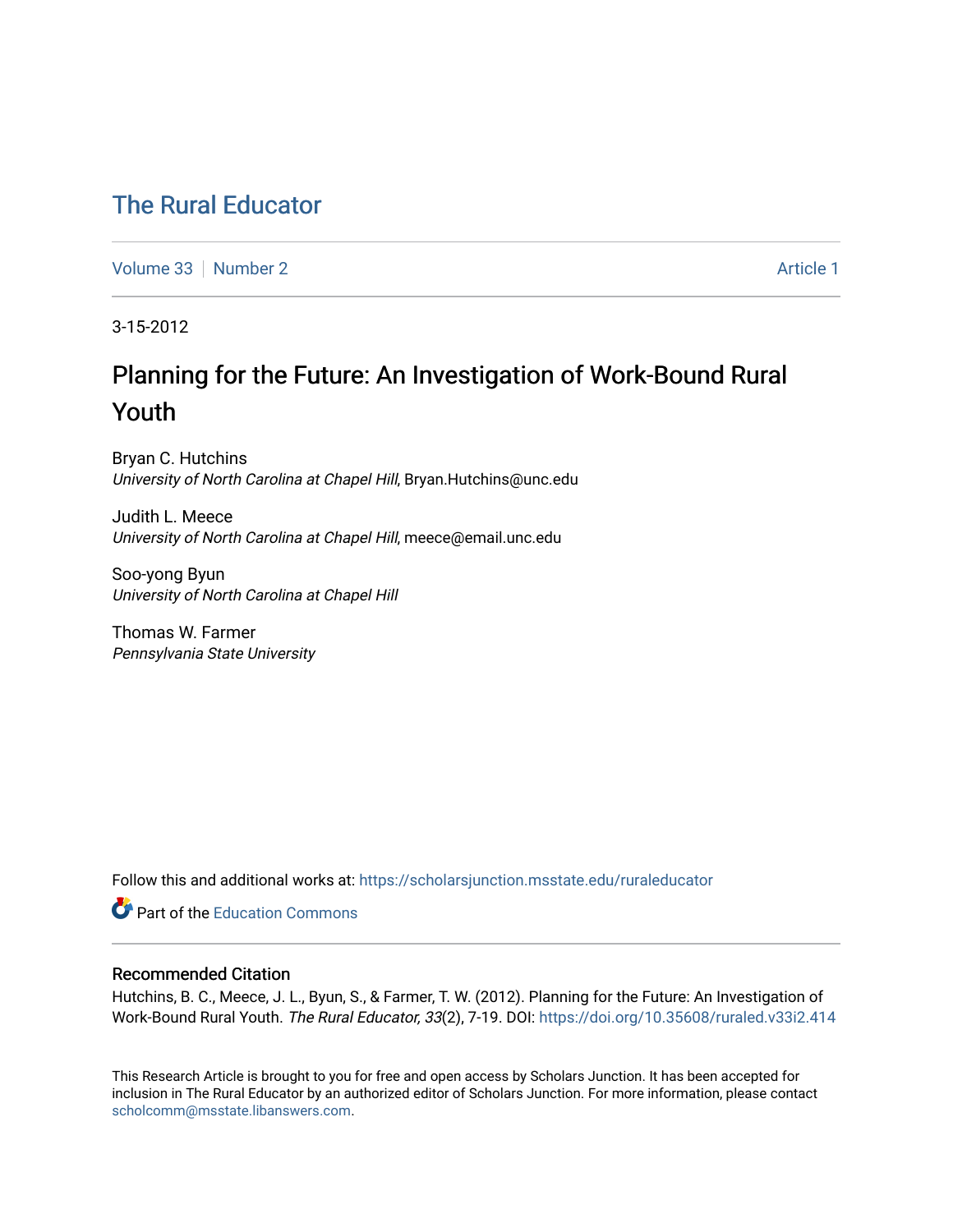## Planning for the Future: An Investigation of Work-Bound Rural Youth

## Cover Page Footnote

This research was supported by a grant from the U.S. Department of Education's Institute of Education Sciences (R305A04056) awarded to the NRCRES at the University of North Carolina-Chapel Hill. The views expressed in this article are those of the authors and do not necessarily reflect those of the granting agency.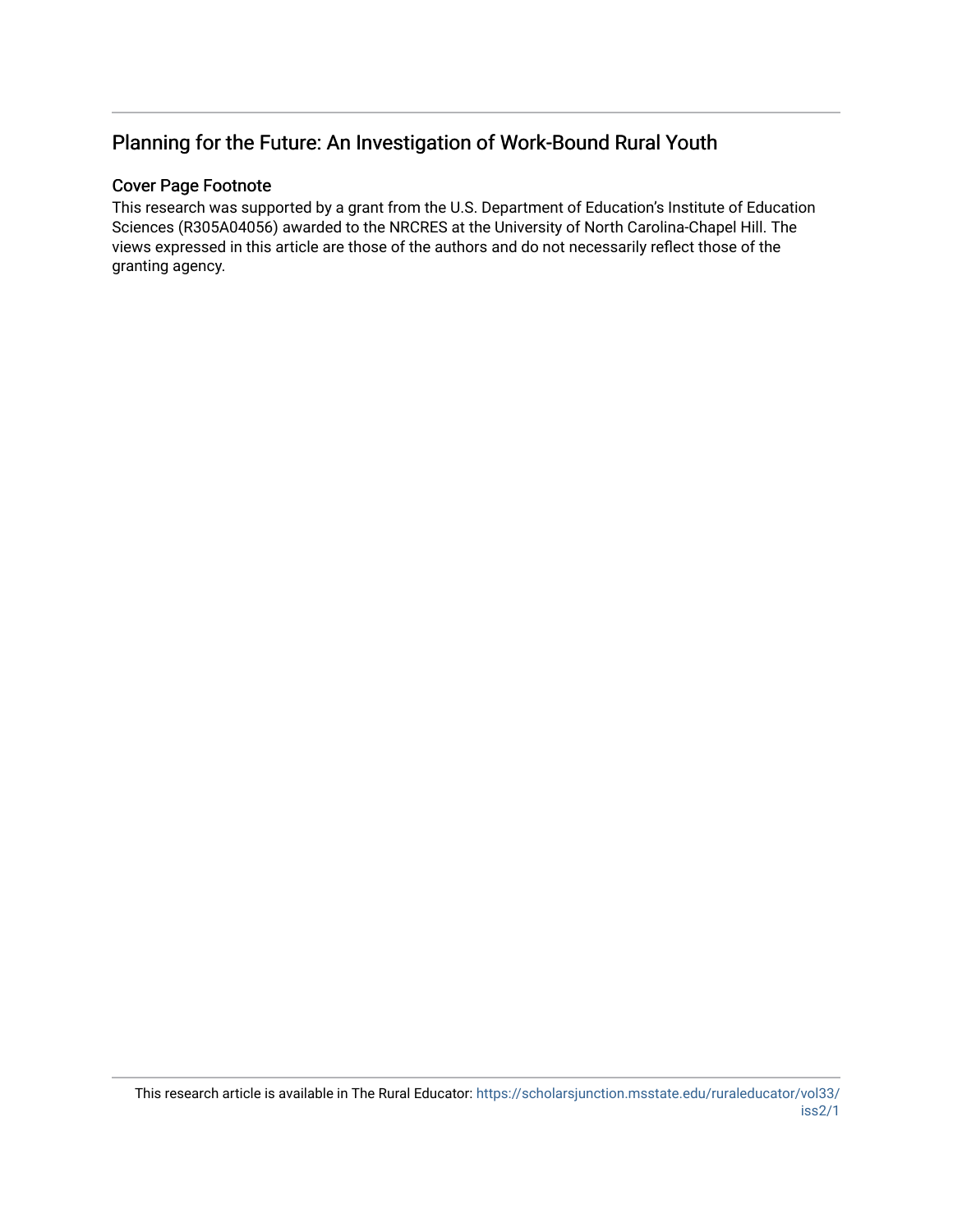## **Planning for the Future: An Investigation of Work-Bound Rural Youth**

## **Bryan C. Hutchins**

*University of North Carolina at Chapel Hill*

### **Judith L. Meece**

*University of North Carolina at Chapel Hill*

#### **Soo-yong Byun**

*University of North Carolina at Chapel Hill*

#### **Thomas W. Farmer**

*Pennsylvania State University*

*The purpose of this study was to explore the postsecondary educational and occupational expectations of workbound rural youth. Three groups of work-bound youth were identified (work-bound, work-bound with future educational plans, and work-bound but unsure/undecided about postsecondary education), and each group was compared to college-bound rural youth using results from a recent national investigation of the educational and occupational aspirations of rural youth. Results indicated that the majority of rural youth in this study planned to continue their education after high school (56%), followed by 34% who planned to work and further their education. Results of logistic regression analysis indicated that family characteristics and students' schooling experiences were the strongest predictors of work-bound status. Work-bound youth were more likely to report greater family economic hardship, lower parental expectations for completing college, and more negative schooling experiences than college-bound rural youth.* 

**Keywords:** rural; adolescents; high school; work-bound; educational expectations; occupational expectations

Nearly one third of America's youth attend schools in rural areas (Provasnick et al., 2007). Recent reports indicate that educational aspirations of rural youth are on the rise (Chenoweth & Galliher, 2004; Elder & Conger, 2000). In fact, a recent report by the U.S. Department of Education suggests that rural youth have experienced the greatest increase in college attendance compared to youth in urban and suburban areas (Synder & Dillow, 2010). Although increases in college attendance among rural youth are encouraging, nearly 40% of rural youth do not continue their education at either a two-year or fouryear institution directly after high school (Synder & Dillow, 2010). Students who forgo college and enter the workforce, can face a number of challenges and limited opportunities including availability of fewer jobs, less job stability, depressed wages, and lower overall satisfaction with life (Halperin, 1998).

Unfortunately, little is known about the unique needs and experiences of those rural youth who enter the workforce after completing high school (Rojewski, 1999). Using data from the Rural High School Aspirations Study (RHSA), this investigation explored relations between individual, family, school, and students' schooling experiences on rural youths' future educational expectations. A particular focus of this study was on understanding how schooling experiences contribute to rural youths' postsecondary plans. In addition, we were guided by the perspective that today's youth follow a number of nontraditional pathways from school to work (Eccles, Templeton, Barber, & Stone, 2003; Lapan, 2004). As such, this investigation considered not only students who were either college-bound or work-bound, but we also explored the growing number of rural youth who plan to work and attend school concurrently.

#### **Review of the Literature**

In the following review we address three areas that are important to understanding the experiences of rural work-bound youth. We begin by addressing the role of college attainment. Next, we briefly consider the general determinants of college attainment. Finally, we explore the literature on why some youth do not continue their education. We pay particular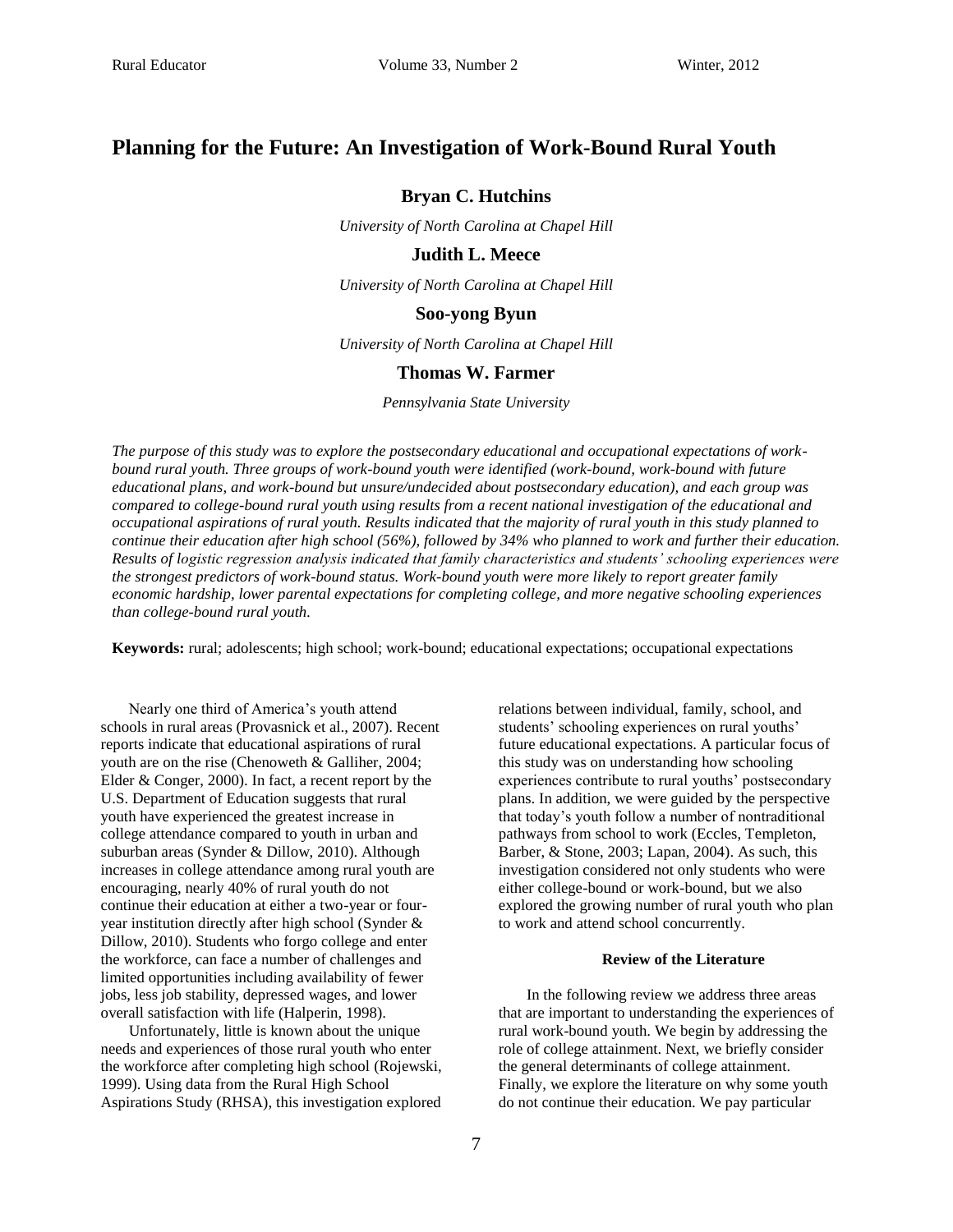attention to the unique contextual experiences that these youth face during the transition to adulthood. **The Role of College Attainment**

The adolescent years are a critically important time in the transition to adulthood. Given the rapidly changing labor market, today's adolescents cannot realistically depend on high-paying and stable employment if they decide to forgo college. Such concerns were first articulated in the William T. Grant Foundation's (1988) report, *The Forgotten Half,* which raised concerns about conditions and opportunities for youth who do not attain postsecondary education. This report highlighted the fact that work-bound youth find fewer full-time jobs, experience longer periods of unemployment, and more often have to rely on part-time or "dead-end" jobs that provide few benefits and little security. This report, along with a follow-up report (Halperin, 1998), found that work-bound youth face a difficult transition from school to work because few institutional supports are available to help these youth develop the knowledge, skills, and abilities necessary to meet the demands of a more technologically sophisticated job market.

Such attention to the transitional needs of adolescents from school to work led to a number of legislative initiatives, such at the School to Work Opportunities Act of 1994, to improve the educational experiences of adolescents in an effort to prepare them for college and the world of work. In addition to legislative initiatives, organizations such as the American School Counselor Association (2005) have called on members to take steps to improve the career development needs of all students regardless of their postsecondary educational plans.

#### **College Bound Youth**

Numerous studies have shown that adolescents' educational aspirations are a significant predictor of postsecondary educational enrollment and attainment (Eccles et al., 2003). In addition, those youth who leave high school with a clear sense of purpose and direction are more likely, with economic and social support, to make successful transitions to secondary education (Lapan, 2004). Although educational aspirations are a significant predictor of later educational attainment, no single factor determines adolescents' educational aspirations and attainment; rather, a variety of factors influence adolescents' aspirations and decisions about their future.

Adolescents' decisions to continue their education are influenced by numerous factors including family background, demographic background, school resources, and students' schooling experiences (see Deil-Amen & Turley, 2007 for a review). Students

who come from families with higher socio-economic status (SES) and greater expectations for college attainment are more likely to aspire to, and attain postsecondary education (Bozick, 2007). In addition to SES, demographic disparities play a role in college attainment with minority youth being less likely to attain postsecondary education (Deil-Amen & Turley, 2007). Students' schooling experiences and their perceptions of these schooling experiences also can positively impact their educational aspirations and attainment (Lapan, 2004). Studies suggest that school belonging, school valuing, and positive academic selfperception are all important factors that influence adolescents decision to continue in school and to pursue postsecondary education (Demi et al., 2010). Postsecondary education attainment is also associated with schooling experiences such as taking part in a rigorous curriculum, availability of advanced or A.P. courses, and opportunities to take part in comprehensive programs and services that promote career development (Lapan, 2004).

#### **Work Bound Youth**

Although there is increased attention on adolescents making the transition from school to work, little is known about the unique career development experiences and needs of work-bound rural youth (Rojewski, 1999). Understanding the unique experiences of these youth is important given that many rural youth experience contextual challenges that may limit their access to resources that support career development (Apostal & Bilden, 1991; Crockett, Shanahan, & Jackson-Newsom, 2000; Haller & Virkler, 1993). For example, rural youth typically experience some of the highest levels of poverty (Albrecht, Albrecht, & Albrecht, 2000; Lichter & Johnson, 2007). Many rural schools lack financial resources, which negatively impacts curriculum offerings, availability of school-to-work transition programs, availability of teachers with advanced degrees, and school counseling services because counselors have limited time and resources to provide career counseling (Gándara, Gutiérrez, & O'Hara, 2001; Joyce & Neumark, 2000; Morrissette, 2000). At the community level, many rural students lack access to adult role models who work in more technical, professional, and managerial positions because rural economies often are based on service, labor, or farming jobs (Crockett et al., 2000). Rural youth may have a more restricted view of occupational opportunities because effective role models provide one of the best sources of career information (Lapan, 2004).

A number of studies suggest that work-bound youth, compared to college-bound youth, typically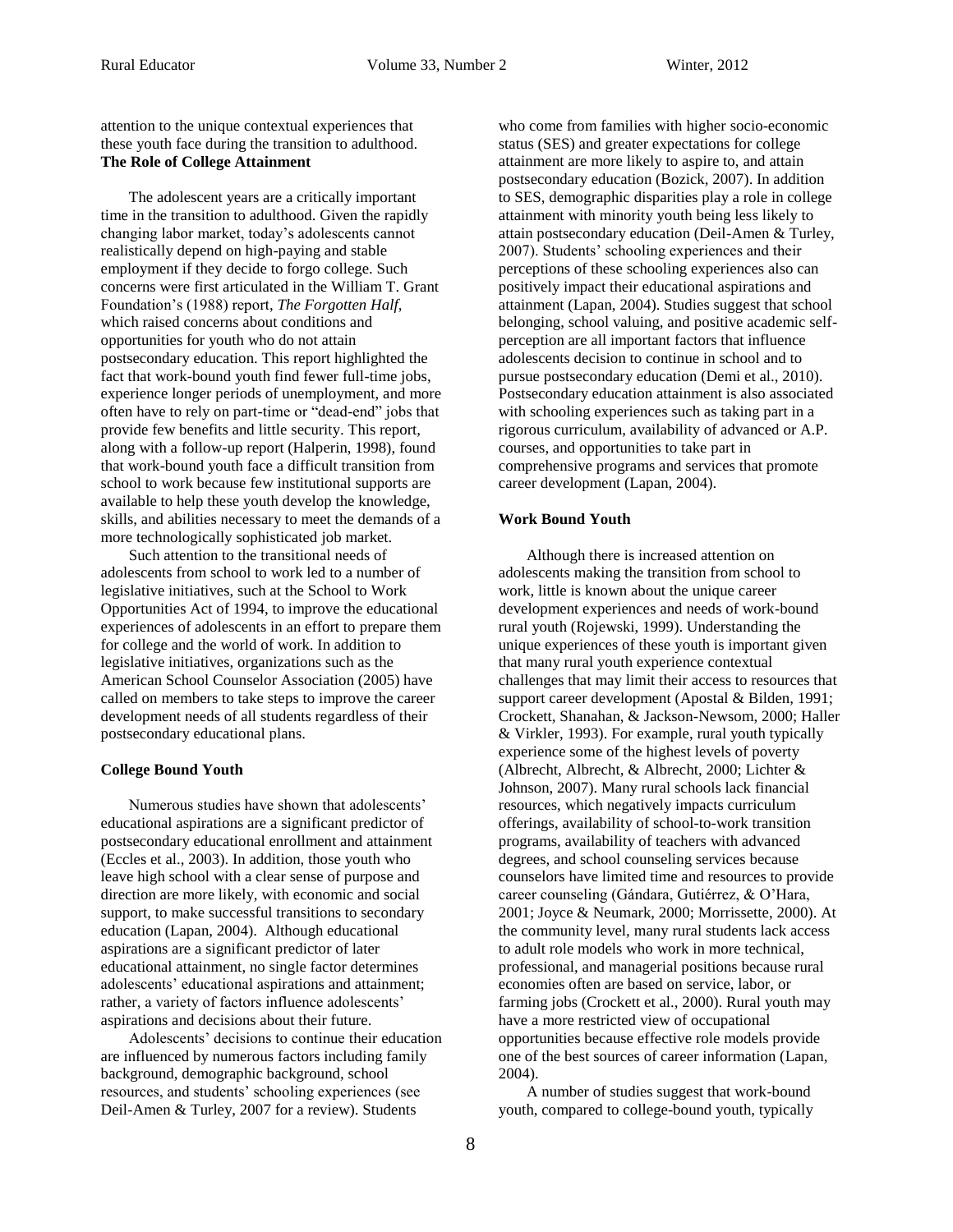perform lower academically, have lower levels of SES, are more likely to be minorities, less likely to report having college role models, are more likely to aspire to taking on adult responsibilities sooner, and are more likely to share many of the characteristics of those students who are at risk for school failure or dropping out (Herr, 1995; Herr & Niles, 1997; Rojewski & Kim, 2003). Studies of work-bound rural youth report similar findings (Ali & McWhirter, 2006; Burnell, 2003; Rojewski, 1999). Work comparing rural work-bound youth to non-rural work-bound youth suggests that rural youth are more likely to be work-bound than non-rural youth (Rojewski, 1999). Interestingly, although there is a recognition that rural youth are often faced with the conflict of remaining in their local community or leaving to pursue postsecondary opportunities (see Hektner, 1995), this conflict tends to be more of an issue for rural youth wanting to attend college whereas rural work-bound youth do not differ from non-rural work-bound youth on residential aspirations (Rojewski, 1999).

#### **Purpose of the Study**

The purpose of this study was to report on findings from a recent national study of the educational and occupational aspirations of rural youth. As part of this study, rural students were asked about their future educational and occupational expectations. The goal of this study was to address the following research questions:

**Research Question 1.** What pathways do rural youth expect to follow as they transition to adulthood? Students' educational and occupational expectation information will be used to determine what percent plan to: enter college directly after high school (*college-bound*), work full time with no postsecondary education plans (*work-bound*), work while attending school (*work/college-bound*), or work while being unsure about college (*work-bound-unsure*).

**Research Question 2***.* What characteristics of the student, student's family, school, and schooling experiences influence the pathway a student expects to follow?

This study contributes to the literature in three ways. First, multiple transition pathways will be considered. Typically, investigators dichotomize students into college-bound or work-bound. However, more students today are following non-traditional pathways into adulthood, with some going straight to college, some entering the workforce, while others undertake a combination of school and work (Eccles et al., 2003; Lapan, 2004). Second, this study provides more current information on rural work-bound youth

from a national sample than previous studies that have relied on datasets from the late 1980s (Rojewski, 1999). Third, this study is unique in that it considers how multiple contextual factors influence students' expectations.

#### **Methods**

The current study is part of a broader national investigation to examine students' school adjustment and postsecondary aspirations in rural high schools across the United States. Youth in grades 9-12 were recruited from 73 schools, with 89% of the schools from rural urban-centric locale codes (41, 42, and 43) and 11% from small-town codes (31, 32, and 33). Thirty-six schools had 50% or more students who were eligible to receive free or reduced-price lunch and 15 schools had 50% or more students who were identified as ethnic minority.

#### **Participants**

The sample included students in grades 9 through 12 who provided information about their future educational and occupational expectations. The sample included 7,945 students  $(9<sup>th</sup> – 27.2\%, 10<sup>th</sup> –$ 27.3%,  $11^{\text{th}} - 25.3\%$ ,  $12^{\text{th}} - 20.2\%$ ). Of this group, 52.6% were girls, and the sample self-reported ethnicity or racial background was: 68.4% White, 6.9% African American, 10.9% Hispanic/Latino(a), 3.8% Native American, and 10.0% multiracial. Students from other ethnic or racial backgrounds were excluded because they constituted less than 1% of the sample.

As agreed upon by the university internal review board (IRB), recruitment and consenting procedures followed participating districts' local policies and administrative guidelines. In some school districts (36%), active consent procedures were used, and parental consents forms were sent home with students. In other districts (28%), waiver procedures were used, and consent forms were sent home to notify parents of the study. The remaining districts (34%) employed a combination of active and waiver consent procedures to increase student participation. There was no significant relation between school poverty (i.e., proportion of student's eligible for free or reducedprice lunch) and consent procedures or rates of student participation. All participating students completed student assent forms.

#### **Data Collection**

Data collection followed a protocol that has been used for two decades in research on adolescents' school adjustment in middle-school and high-school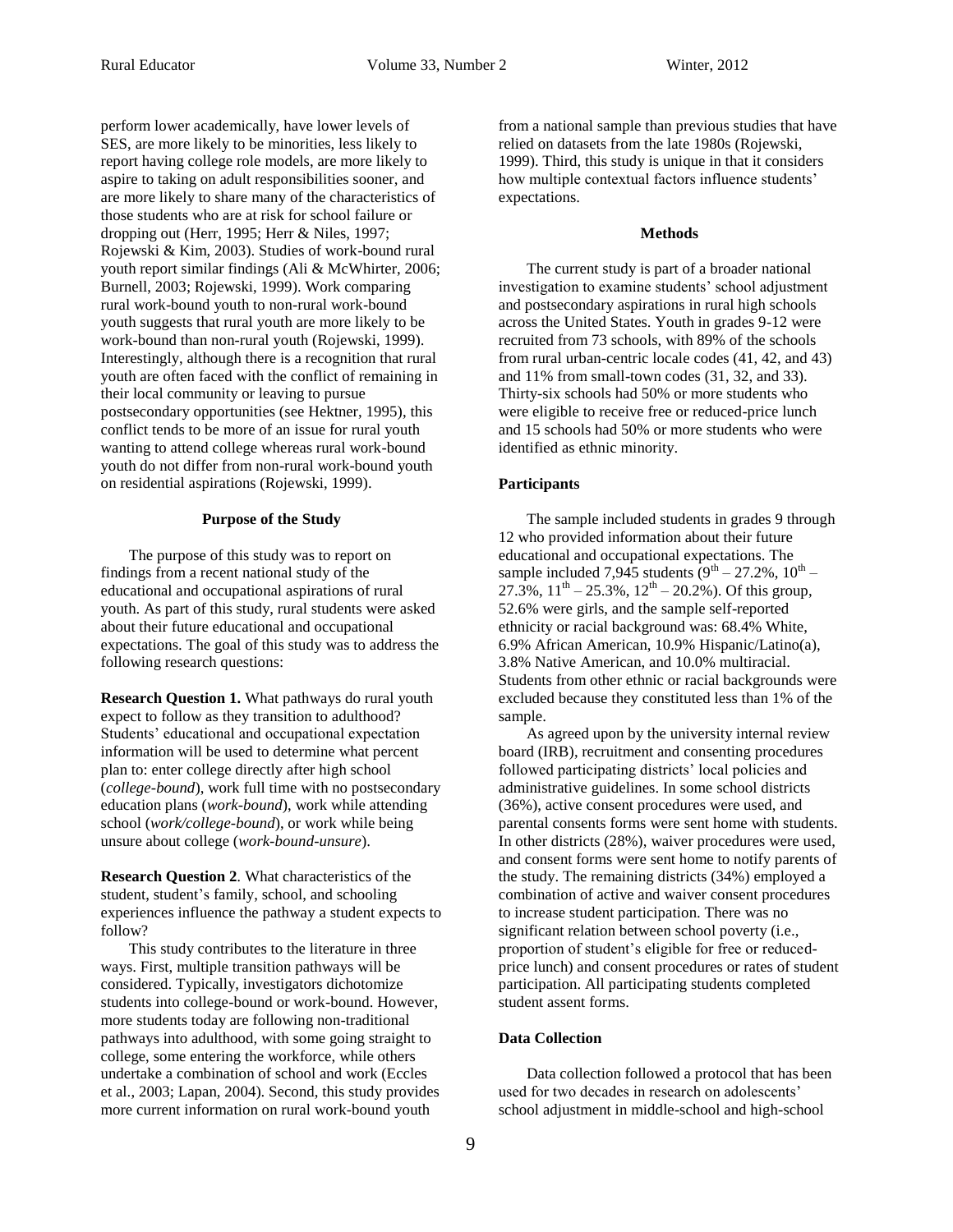settings (Cairns et al., 1988) and consisted of gathering information on students via separate student and teacher instruments. The student instrument consisted of a paper and pencil questionnaire administered on-site by trained researchers. Student surveys were group-administered in a common space on the school campus (e.g., cafeteria), with students seated with no one immediately in front or beside them to ensure the confidentiality of responses. One member of the research team read the survey instructions aloud and paced the survey administration, while other team members provided mobile monitoring. For each participating student, first-period teachers were asked to complete a brief survey that contained the rating scale of school achievement examined in this study. In cases where teachers did not believe they could adequately complete the survey, a guidance counselor or administrator identified another teacher who knew the student well enough to complete the assessment. Teachers were paid to complete the survey, and students received a school-supply item such as a pencil. All data collection occurred at least three months into the school year when teachers and students had had ample time to become familiar with each other.

#### **Instrument**

The main instrument used in this study was a student survey. The survey was constructed based on an extensive review process. Most of the scales within the survey have been used in other investigations of rural youth and in national studies such as the Educational Longitudinal Study of 2002 and the National Educational Longitudinal Study of 1988. However, a number of scales used in this study were modified to assess factors unique to the rural context. Because these scales were adapted from original sources, the complete survey underwent an in-depth review. First, all items on the survey were reviewed by a panel of national experts, including individuals with expertise in rural education. Second, an additional review process was conducted by senior research scientists at the U.S. Department of Education's Institute of Education Sciences. Finally, the survey was pilot-tested in a number of rural schools before it was used in the study schools.

#### **Measures**

The survey questions explored several areas. **Family economic hardship.** Students completed three items on a five point scale (1 = "never" to  $5 =$ "all of the time") assessing constraints felt by adolescents relating to difficulty over paying bills and struggles with having enough money to buy items for the family. Items were adapted from multiple sources (i.e., Conger et al., 1999; Elder et al., 1995; Wadsworth & Compas, 2002). These items were similar to measures of financial hardship in antipoverty intervention research (Huston et al., 2001) and studies of rural families (e.g., Conger et al., 1999; Elder et al., 1995). An exploratory factor analysis (EFA) indicated that these items formed a single factor which accounted for 81% of the variance. A confirmatory factor analysis (CFA) yielded a RMSEA of .50, indicating that the model was not a good fit. However, the NFI and CFI were both acceptable with values of 1 each. Cronbach's alpha was .88. The standardized estimates for item loadings ranged from .81 to .91. The composite score was obtained by computing the mean rating across items. Higher score indicated more hardship.

**Parents' level of education.** Students were asked to report on the level of education of each parent (or guardian). Answer choices ranged from "less than high school" to "completed a Ph.D., M.D., or other advanced professional degree." The parent/guardian with the highest level of education was used in the analysis. Responses of "don't know" were recoded as missing. Parents' level of education was transformed into the corresponding years of schooling (e.g.,  $11 =$ less than high school graduation;  $22 =$  has a Ph.D., M.D., or other advanced degree) so that level of education could be treated as a continuous variable in analysis.

**Parent respect and identification.** Parent respect and identification was assessed by the extent to which students identified with and respected their parents. This measure was adapted from Elder et al. (1996) and concerns how much the adolescent wants to be like, has respect for, and enjoys time with their parents. Specifically, it consisted of three items with six-point scales of disagreement-agreement to the statements: "When I grow up, I'd like to be like my parent/guardian (Item 1)."; "I have a lot of respect for my parent/guardian (Item 2)."; and "I really enjoy spending time with my parent/guardian (Item 3)." Cronbach's alpha was .76; Item factor loadings range from .72 (Item 1) to .90 (Item 3).

**Parents' educational expectations.** Students were asked "how disappointed would your mother (female guardian)/father (male guardian) would be if you did not graduate from college" using a six point scale ranging from "not at all disappointed," to "very disappointed." Students reported on both parents. These values were summed into one continuous variable for analyses.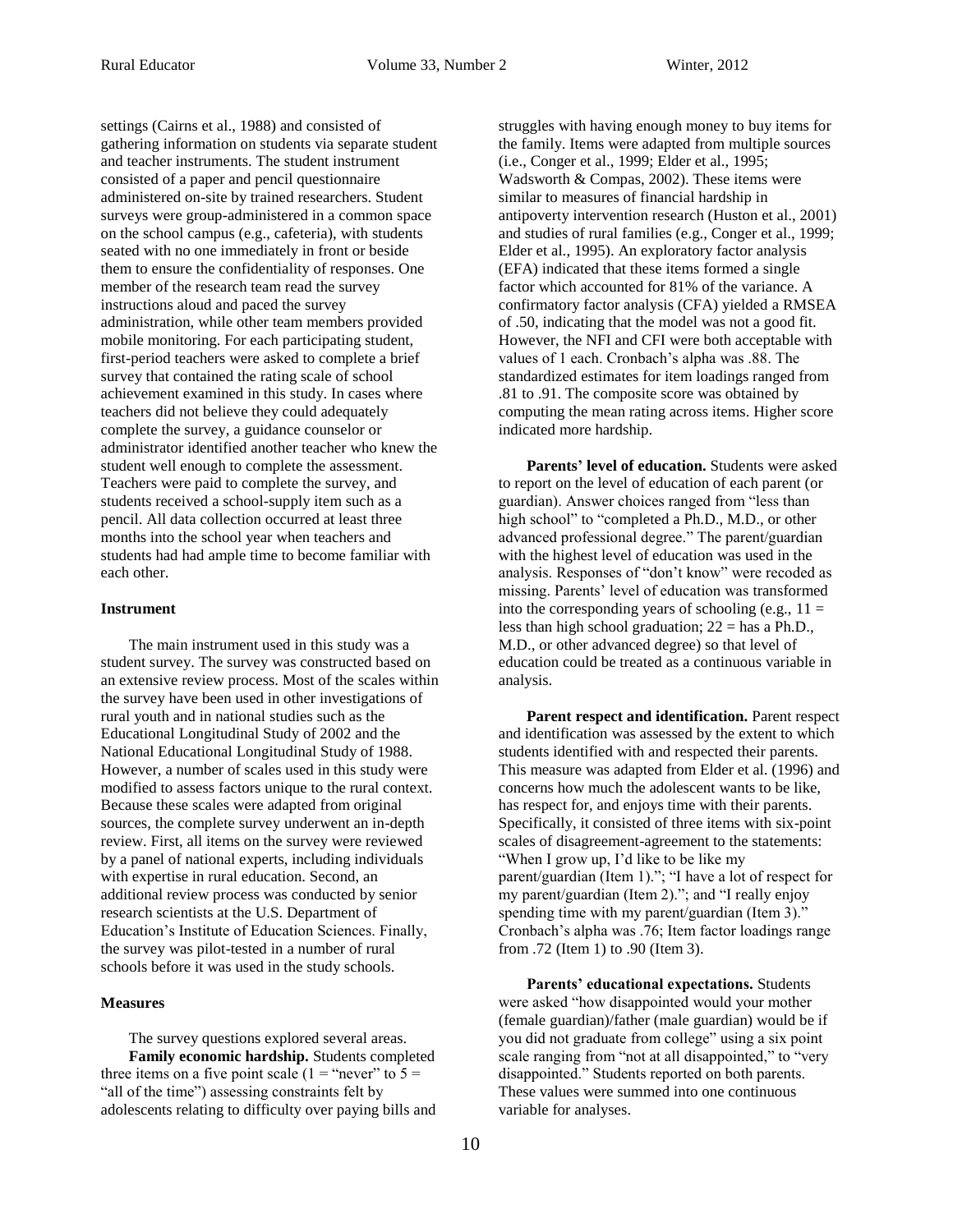**Student demographic characteristics.** Students were asked to provide gender, ethnicity, and grade information as part of the survey. For the ethnicity question, students were given a list and told that they could mark all that apply. The following categories were used in the analysis: White, African American, Hispanic or Latino/Latina, Native American, and Multiracial.

**Rural identity.** Students completed five items to assess the extent of rural identity development. This measure was modified from Phinney's (1992) Multigroup Ethnic Identity Measure (MEIM) with permission. The items were altered to determine a rural identity commitment rather than an ethnic identity commitment. Specifically, this measure consisted of five items with responses on six-point scales of not at all like me-a lot like me to the statements: "I have a clear sense of my rural background and what it means for me (Item 1)."; "I am happy that I live in a rural community (Item 2)."; "I have a strong sense of belonging to my own rural community (Item 3)."; "I have a lot of pride in my rural background (Item 4)."; "I feel a strong attachment towards my rural background (Item 5)." Cronbach's alpha was .91; Item factor loadings range from .75 (Item 1) to .91 (Item 4).

#### **Perceptions of local job opportunities.**

Participating students completed seven items on a six point scale (1 = "strongly disagree" to  $6 =$  "strongly" agree") assessing their views on employment prospects and local economic conditions. These items were adapted from multiple sources (Conger, Conger, Matthews, & Elder, 1999; Elder, Eccles, Ardelt, & Lord, 1995) and included questions such as: "It is easy to get a good paying job around here," and "There have been a lot of business failures in our area." Results of an EFA indicated that these items formed two factors which accounted for 34.3% and 26.2% of the variance. The first factor was positive perceptions of the local economy and job opportunities while the second factor was negative perceptions of the local economy and occupational opportunities. A follow up confirmatory factor analysis (CFA) yielded a RMSEA of .07 and CFI of .95, indicating that the two-factor model was an appropriate fit. The positive perceptions of the local economy and job opportunities factor was used in the current analysis. A composite score was calculated by averaging students' responses across the three items. Cronbach's alpha for this factor was .69.

**Adult residential plans.** Students were asked to indicate where they *want* to live when they are 30 years old. Responses categories included: (a) same

area or town as now, (b) another rural area or town in my state, (c) small city in my state, (d) large city in my state (e) small city in another state, (f) large city in another state, and (g) another country. Participants could also indicate they were unsure of their residential plans at age 30. For analysis purposes, data were collapsed into three categories: (a) home state; (b) another state; and (c) unsure.

**School Characteristics***.* School level information from the National Center for Education Statistics (NCES) Common Core of Data was obtained on schools' college proximity (distance to closest college/university in miles), percent of students receiving federally funded free/reduced lunch, and geographic locale codes (small town, rural distant/fringe, rural remote).

**Curricular program.** Students were asked to identify what type of high school curricular program they were enrolled in. They were asked to choose from six programs: general high school program, college prep/academic, vocational/technical/business, agricultural education, other specialized program, or alternative/stay-in-school/dropout prevention program. Students could also select "I don't know." For the current study, all students were dichotomized into two groups for analysis (college prep  $= 1$ ; all other programs  $= 0$ ).

**Academic achievement.** Teachers' view of students' academic achievement was assessed by asking teachers to indicate which "best describes this student's grades in school this year?" Response options ranged from  $8 =$  "Mostly A's" to  $1 =$  "Below D's." This variable was treated as a continuous variable in the analyses.

**Postsecondary preparation.** This variable assessed the extent to which adolescents prepare for their future after high school graduation. This variable was measured by averaging four items with four-point scales of never-more than five times to the statements: "Talked with a guidance counselor or other advisor about college? (Item 1)"; "Visited a college campus? (Item 2); "Searched for college courses or programs available by the internet? (Item 3)"; "Talked with your parents about how to pay for college? (Item 4)"; Reliability statistics for one-factor model are .67; Item loadings for one-factor model range from .62 (Item 2) to .74 (Item 3).

**Academic self-concept***.* Students were asked to rate how good they were in several subjects including math, science, English/language arts, social studies, and other classes on a seven point scale  $(1 = "not good$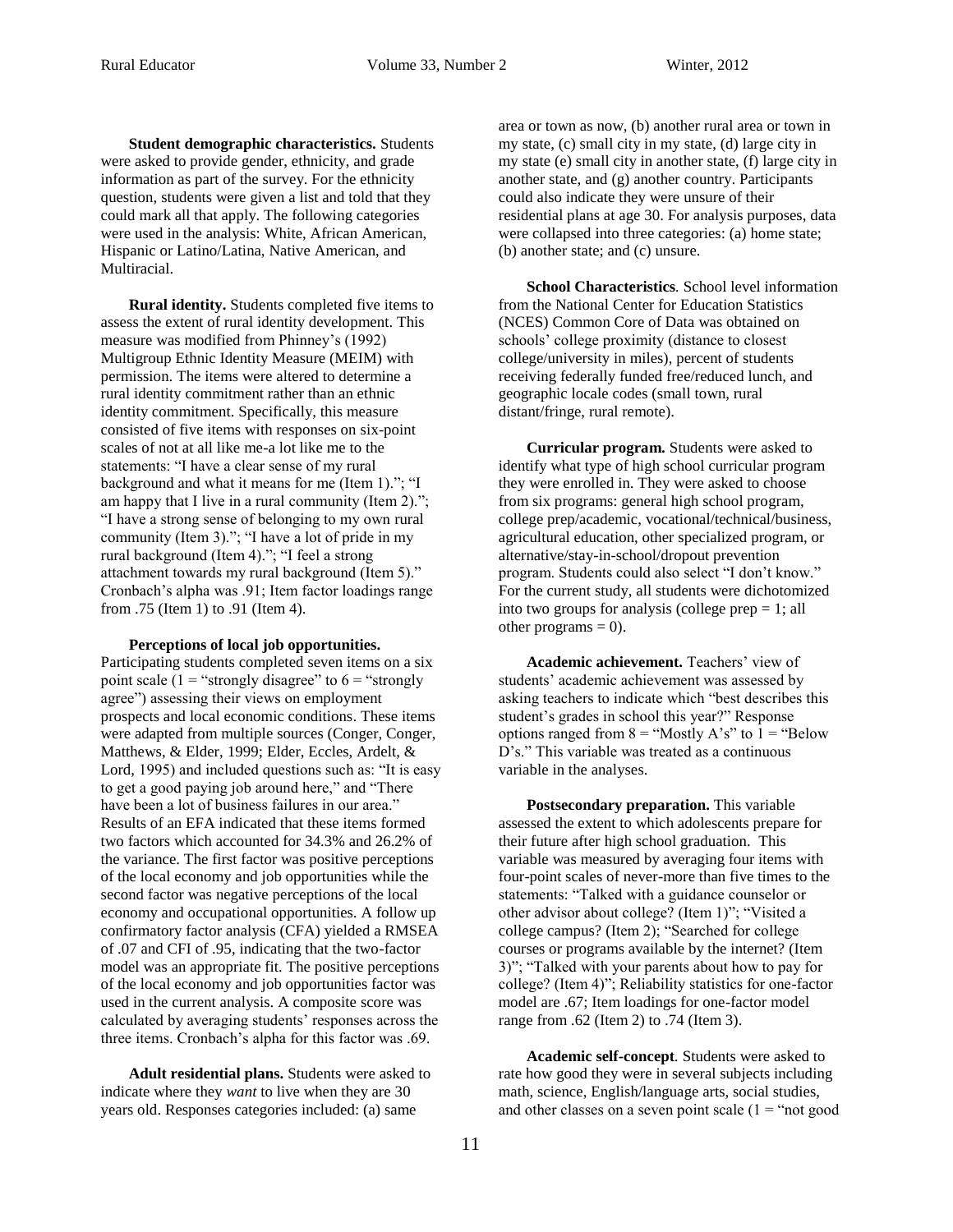at all" to  $7 =$  "very good") (Jodl et al., 2001). These items were developed by Eccles and colleagues and have strong psychometric properties, including predictive validity (Eccles, 1983). An EFA demonstrated that these five items formed a single factor which accounted for 50% of the variance. A CFA was then undertaken and yielded a RMSEA of .1, suggesting that the model was not a good fit. However, the NFI and CFI both indicated good model fit (i.e., .95 and .96, respectively). The standardized estimates of item loadings ranged from .60 to .75, except for the item "How good are you in mathematics?" which had a lower loading of .38. Nonetheless, all items were retained to form the latent variable academic self-concept. Cronbach's alpha was .73, which was similar to the .78 reported by Jodl et al. (2001). Items were coded such that a higher score indicated higher academic self-concept. The composite score was obtained by computing the mean rating across items.

**School valuing***.* Twelve items on a six-point scale (1 = "strongly disagree" to  $6 =$  "strongly agree") were included to assess students' value for school and whether they viewed it as a pathway for later opportunities in life. These items were adapted from previous measures created by Voelkl (1996), Lapan, Gysbers, and Petroski (2001), and Jodl et al. (2001), and studies using these items have demonstrated that they predict academic achievement and classroom engagement (Finn & Frone, 2004). An EFA indicated that these items formed two factors which accounted 39% and 14% of the variance, respectively. The first factor was labeled *positive school value* as the fiveitems that loaded on this factor referred to the positive value of school. For example, these items included "most of what I learn in school will be useful when I get a job," "the kind of education I'm getting here will help me later on," and "dropping out of school would be a huge mistake for me." Cronbach's alpha was .85. The second factor was labeled *negative school value* as these five items referred to participants' negative views regarding the value of school. For example, these items included "many of the things we learn in class are useless" and "school is often a waste of time." Cronbach's alpha was .74. Two items loaded on a third component but did not form a reliable measure so these were dropped. A CFA was then indicated that the two-factor model provided a good fit as the NFI and CFI were .95 and .96, respectively, and the RMSEA of .08 suggested fit was acceptable. The current study used the positive school value factor; it accounted for a greater proportion of variance and yielded a higher internal consistency estimate. The standardized item loadings on this latent factor ranged

from .65 to .85. The composite score was obtained by computing the mean rating across items.

**Classification of work- and college-bound youth.** Students were asked about their educational and occupational expectations and aspirations. Previous studies of work-bound rural youth have identified work status through actual labor status after high school (e.g., Rojewski, 1999); however, such information was not available for this investigation. As such, it was decided to use educational and occupational expectations rather than aspirations to classify students. Although it is recognized that what adolescents aspire to accomplish academically and occupationally may not translate into actual postsecondary enrollment and completion or occupational attainment, using the educational and occupational expectation information (i.e., what adolescents report they plan to do) may provide a more realistic assessment of intentions over aspirations (i.e., what adolescents would most like to do). Students were asked: *Do you plan to continue your education after high school?* Answer choices included yes, no, and unsure. Students were also asked: *Do you plan to work right after high school because you do not plan to continue your education right away?* Answer choices included yes, yes but undecided/unsure about the job, and no. Students were classified into one of four groups: *work-bound* (these students did not plan to continue their education and planned to work right after high school); *collegebound* (these students plan to continue their education and not work); *work/college-bound* (these students plan to continue their education, but also plan to work directly after high school); and *work-bound-unsure*  (these students plan to work directly after high school but are unsure if they want to continue their education beyond high school).

#### **Analytic Strategy**

To answer the two research questions we employed two analytic strategies. First, descriptive information is provided to identify the percentage of rural youth who were classified into each of the four groups (Research Question 1). Second, multinomial logistic regression was undertaken to predict work- or college-bound membership based on individual, family, school, and schooling-experience variables (Research Question 2). Multinomial logistic regression is an appropriate analytic strategy when the dependent variable is categorical and the goal is to determine membership into a given group based on the influence of independent variables in the model (Tabachnick & Fidell, 2007). Multinomial logistic regression requires that each group be compared to a reference group. This is similar to ANOVA analysis in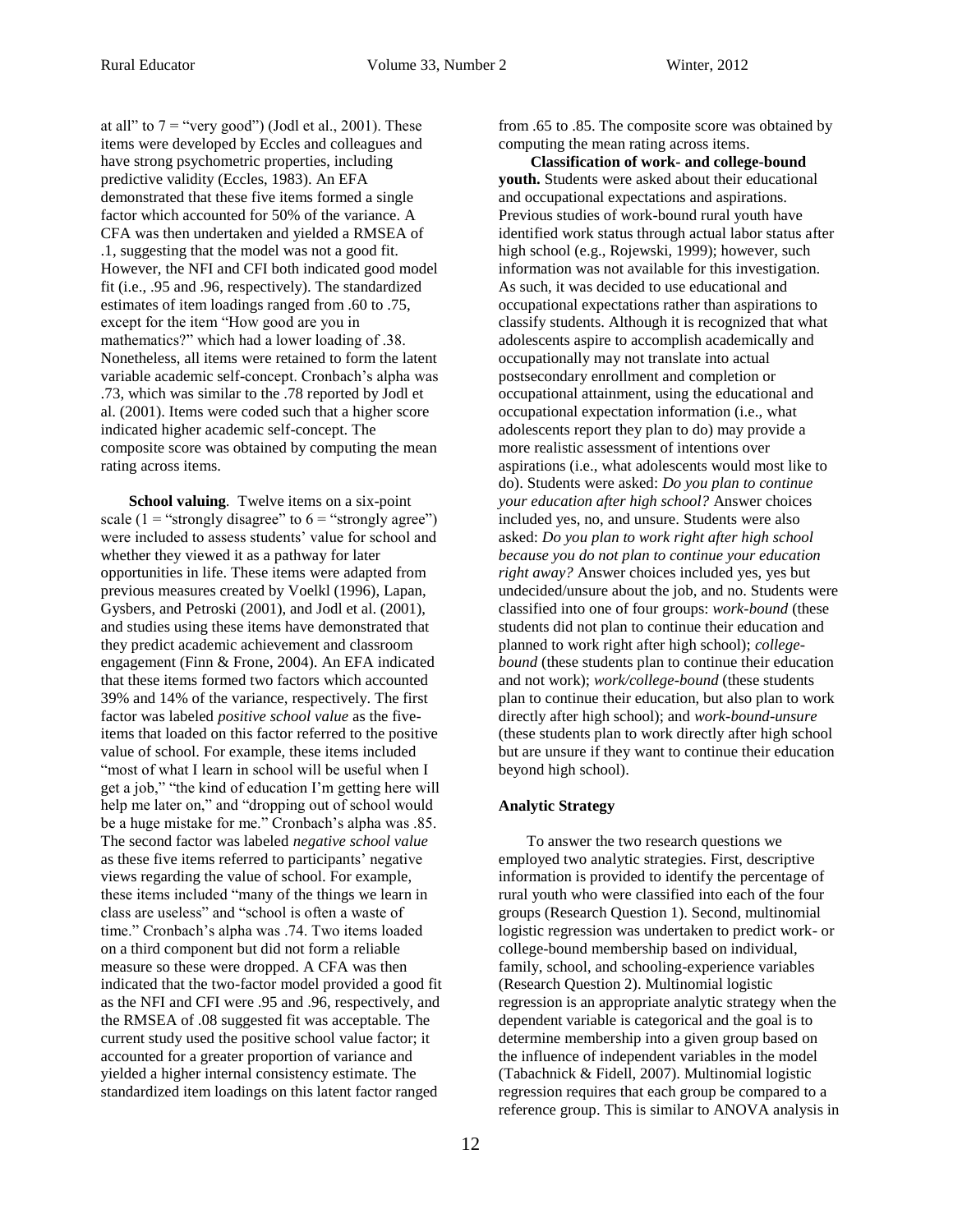which three or more groups must be compared pairwise because simultaneous comparison is not possible. Because the focus of this analysis was on rural work-bound youth, the *college-bound* group served as the reference group. The relative contribution of each independent variable in predicting group status was evaluated by interpretation of an odds ratio. A statistically significant odds ratio indicates that as a given independent variable increases one standard deviation unit, the odds increase (or decrease) that students are members of the target group relative to the reference group. An additional benefit of interpreting the odds ratio is that the ratio provides information on the magnitude of the independent variable's relationship to group membership.

For the missing data for the explanatory variables with exceptions for gender and race/ethnicity, we employed a multiple imputation technique with the *ice* option in the Stata software package (Royston, 2004). We generated five data sets with five different sets of imputed values, and averaged the coefficients and standard errors from analyses across the five data sets using the *mim* option in Stata (Royston, 2004). To address the nested nature of the current data (i.e., students within sampled schools), we used the *cluster*  option in Stata, which generates robust standard errors by downwardly adjusting for the inflated standard errors resulting from the violation of the independent errors assumption (Rogers, 1993).

#### **Results**

This section describes the findings with respect to research questions one and two.

#### **Research Question 1**

#### *What pathways do rural youth expect to follow as they transition to adulthood?*

Results indicated that the majority of students in this study were *college-bound*  $(n = 4448, 56.0\%)$ whereas, approximately one third of the students ( $n =$ 2685, 33.8%) were *work/college-bound*. Few students were *work-bound* (*n* = 368, 4.6%) or *work-boundunsure* (*n* = 442, 5.6%). Although *work-bound* students did not expect to continue their education, 20.2% aspired to continue their education (with the

majority aspiring to attend or complete a two-year program at a vocational, technical, or community college). Overall, 9.7% of *college-bound* students aspired to attend or complete a two-year program, 37.9% aspired to complete a four-year degree, and 48.4% aspired to obtain an advanced degree. Some *work/college-bound* students (21.3%) aspired to attend or complete a two-year degree program, whereas the majority aspired to complete a four-year degree (40.8%) or an advanced degree (30.7%). As expected, many *work-bound-unsure* students were also unsure when asked how far they would like to go in school (37.1%), whereas 18% aspired to complete high school only, 29.2% aspired to attend or complete a two-year degree program, 12.7% aspired to complete a four-year degree, and 2.9% aspired to complete an advanced degree.

#### **Research Question 2***.*

*What characteristics of the student, student's family, school, and schooling experiences influence the pathway a student expects to follow?* 

Descriptive statistics for all predictor variables are presented in Table 1. Results of the multinomial logistic regression are presented in Table 2. Results indicated that several student, family, school, and schooling experiences were associated with workbound status. All three work-bound groups were more likely to come from families that experience greater economic hardship and have lower expectations for their adolescent to complete college. In addition, *work-bound* students were more likely to report greater levels of respect and identification with parents. Although *work-bound* and *work-boundunsure* students did not differ from *college-bound*  students on parents' level of education, *work/collegebound* students' parents have slightly lower levels of education compared to *college-bound* students.

In general, girls were less likely to be in one of the three work-bound groups than boys. Regarding race/ethnicity, Hispanic/Latino students were twice as likely to be *work-bound-unsure* relative to *collegebound* students. Native American students were nearly three times as likely to be *work-bound* relative to *college-bound* students.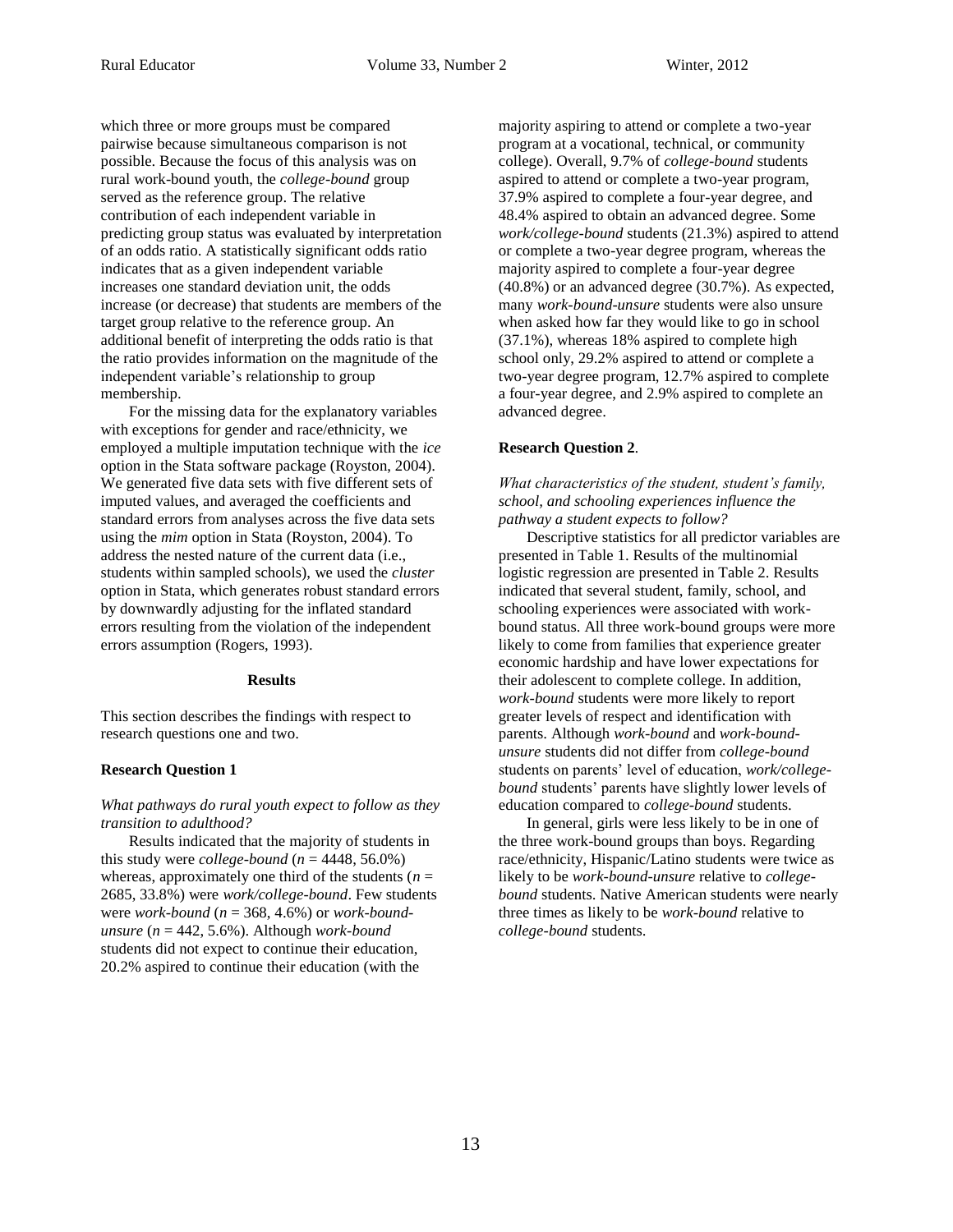| ١.<br>łГ |  |  |
|----------|--|--|
|----------|--|--|

*Descriptive Statistics For Work-Bound and College-Bound Students*

|                                                  | All         |          |       | Work-bound | Work/<br>college-<br>bound |          | Work-<br>bound-<br>unsure |          | College-<br>bound |          |
|--------------------------------------------------|-------------|----------|-------|------------|----------------------------|----------|---------------------------|----------|-------------------|----------|
| <b>Explanatory Variables</b>                     | $\mathbf M$ | (SE)     | M     | (SE)       | $\mathbf M$                | (SE)     | M                         | (SE)     | $\mathbf M$       | (SE)     |
| Family Characteristics                           |             |          |       |            |                            |          |                           |          |                   |          |
| Family Economic                                  |             |          |       |            |                            |          |                           |          |                   |          |
| Hardship                                         | 1.80        | 0.01     | 2.04  | 0.06       | 1.88                       | 0.02     | 2.03                      | 0.05     | 1.70              | 0.01     |
| Parents' Level of                                |             |          |       |            |                            |          |                           |          |                   |          |
| Education                                        | 13.65       | 0.03     | 12.91 | 0.14       | 13.39                      | 0.05     | 13.08                     | 0.13     | 13.93             | 0.04     |
| Parent Respect and<br>Identification             | 4.31        | 0.01     |       | 0.07       | 4.27                       |          | 4.02                      | 0.06     | 4.39              |          |
| Parent Expectation for                           |             |          | 4.05  |            |                            | 0.02     |                           |          |                   | 0.02     |
| College                                          | 4.61        | 0.02     | 2.37  | 0.08       | 4.48                       | 0.03     | 3.35                      | 0.08     | 5.01              | 0.02     |
| <b>Student Characteristics</b>                   |             |          |       |            |                            |          |                           |          |                   |          |
| Female                                           | 0.53        | 0.01     | 0.24  | 0.02       | 0.51                       | 0.01     | 0.40                      | 0.02     | 0.57              | 0.01     |
| Race/Ethnicity                                   |             |          |       |            |                            |          |                           |          |                   |          |
| White                                            | 0.67        | 0.01     | 0.69  | 0.02       | 0.63                       | 0.01     | 0.57                      | 0.02     | 0.70              | 0.01     |
| African American                                 | 0.07        | $0.00\,$ | 0.03  | 0.01       | 0.08                       | 0.01     | 0.07                      | $0.01\,$ | 0.06              | 0.00     |
| Hispanic/Latino                                  | 0.10        | $0.00\,$ | 0.07  | 0.01       |                            | 0.01     | 0.21                      | 0.02     | 0.09              | 0.00     |
| Native American                                  |             |          |       |            | 0.12                       |          |                           |          |                   |          |
| Multiracial                                      | 0.04        | 0.00     | 0.08  | 0.01       | 0.04                       | 0.00     | 0.04                      | $0.01\,$ | 0.03              | 0.00     |
| Grade Level                                      | 0.12        | 0.00     | 0.14  | 0.02       | 0.14                       | $0.01\,$ | 0.11                      | $0.01\,$ | 0.12              | 0.00     |
|                                                  | 2.39        | 0.01     | 2.39  | 0.06       | 2.26                       | 0.02     | 2.18                      | 0.05     | 2.48              | 0.02     |
| Rural Identity                                   | 2.91        | 0.01     | 2.79  | 0.07       | 2.90                       | 0.02     | 2.66                      | 0.05     | 2.96              | 0.02     |
| Positive Perceptions of<br>Local Job Opportunity |             |          |       |            |                            |          |                           |          |                   |          |
|                                                  | 2.95        | 0.01     | 2.96  | 0.06       | 3.00                       | 0.02     | 3.08                      | 0.06     | 2.91              | 0.02     |
| <b>Residential Aspirations</b><br>Home state     |             |          |       |            |                            |          |                           |          |                   |          |
| <b>Another State</b>                             | 0.35        | 0.01     | 0.46  | 0.03       | 0.36                       | 0.01     | 0.39                      | 0.02     | 0.34              | 0.01     |
| Have Not Thought                                 | 0.30        | 0.01     | 0.26  | 0.02       | 0.31                       | 0.01     | 0.29                      | 0.02     | 0.31              | 0.01     |
| or Decided                                       | 0.34        | 0.01     | 0.28  | 0.02       | 0.33                       | $0.01\,$ | 0.32                      | 0.02     | 0.35              | 0.01     |
| School Characteristics                           |             |          |       |            |                            |          |                           |          |                   |          |
| <b>College Proximity</b>                         | 36.68       | 0.34     | 39.81 | 1.53       | 36.52                      | 0.58     | 36.11                     | 1.30     | 36.57             | 0.45     |
| Percent Free/Reduced                             |             |          |       |            |                            |          |                           |          |                   |          |
| Lunch                                            | 0.48        | 0.00     | 0.48  | 0.01       | 0.49                       | 0.00     | 0.51                      | 0.01     | 0.47              | 0.00     |
| Rurality                                         |             |          |       |            |                            |          |                           |          |                   |          |
| Small town                                       | 0.20        | 0.00     | 0.23  | 0.02       | 0.19                       | $0.01\,$ | 0.23                      | 0.02     | 0.20              | 0.01     |
| Rural fringe/distant                             | 0.39        | 0.01     | 0.32  | 0.02       | 0.42                       | 0.01     | 0.36                      | 0.02     | 0.38              | 0.01     |
| Rural remote                                     | 0.41        | $0.01\,$ | 0.45  | 0.03       | 0.39                       | $0.01\,$ | 0.42                      | 0.02     | 0.43              | 0.01     |
| <b>Schooling Experiences</b>                     |             |          |       |            |                            |          |                           |          |                   |          |
| College Prep Program                             | 0.18        | $0.00\,$ | 0.03  | 0.01       | 0.13                       | $0.01\,$ | $0.02\,$                  | $0.01\,$ | 0.24              | 0.01     |
| Achievement                                      | 6.23        | 0.02     | 4.77  | 0.10       | 5.92                       | 0.03     | 5.00                      | 0.08     | 6.66              | $0.02\,$ |
| Postsecondary                                    |             |          |       |            |                            |          |                           |          |                   |          |
| Preparation                                      | 2.10        | $0.01\,$ | 1.56  | 0.03       | 2.04                       | $0.01\,$ | 1.74                      | 0.03     | 2.21              | $0.01\,$ |
| Academic Self Concept                            | 5.02        | 0.01     | 4.11  | 0.07       | 4.91                       | 0.02     | 4.23                      | 0.06     | 5.24              | 0.02     |
| School Valuing                                   | 4.30        | 0.01     | 3.06  | 0.07       | 4.32                       | 0.02     | 3.67                      | 0.05     | 4.45              | $0.02\,$ |
| N                                                |             | 7943     |       | 368        | 2685                       |          |                           | 442      | 4448              |          |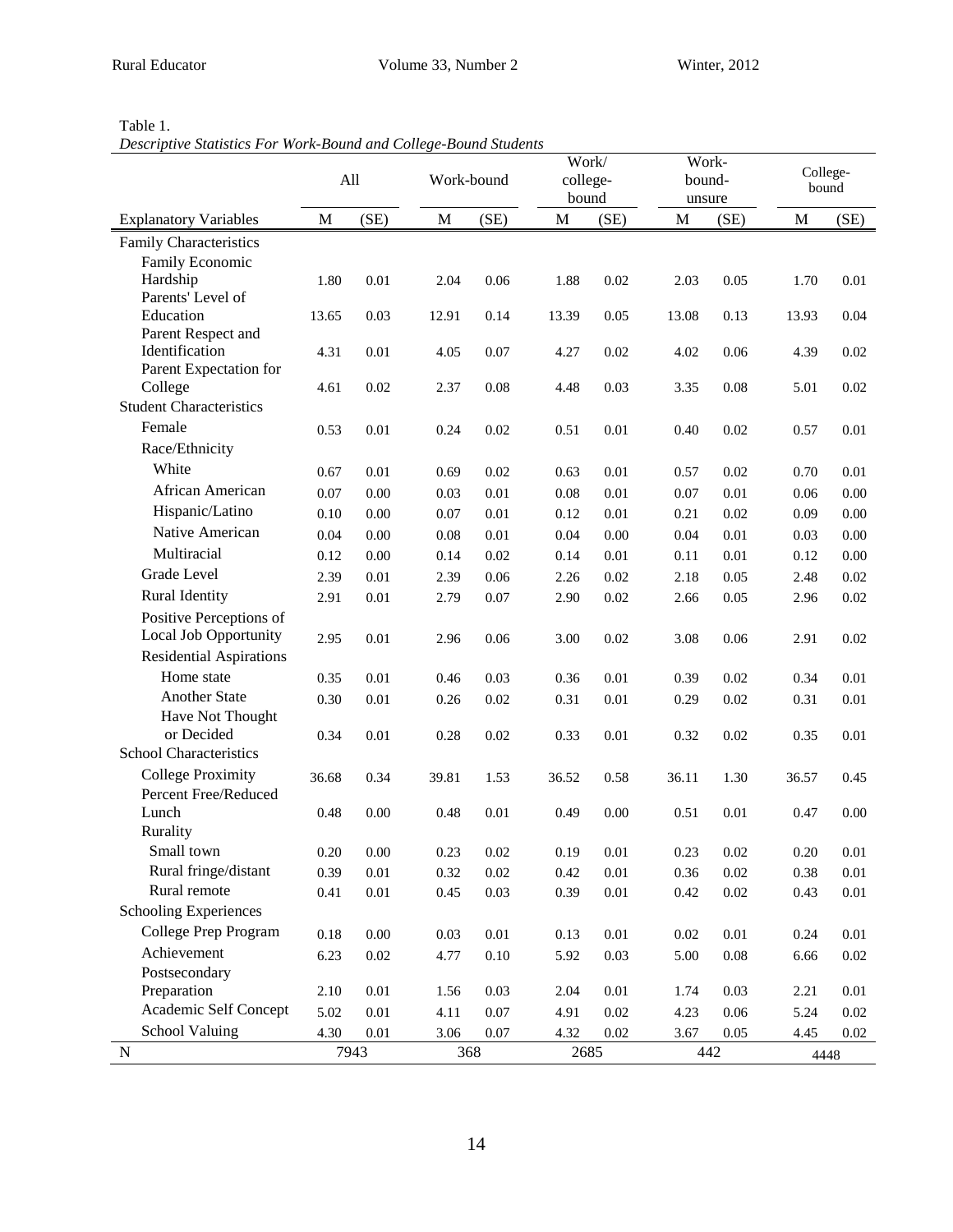| лF.<br>× |
|----------|
|----------|

*Odds Ratios from Multinomial Logistic Regression Predicting Work bound Students*

|                                              | Base category = College-bound |        |                    |        |                   |       |  |  |
|----------------------------------------------|-------------------------------|--------|--------------------|--------|-------------------|-------|--|--|
| <b>Explanatory Variables</b>                 | Work-bound                    |        | Work/college-bound |        | Work-bound-unsure |       |  |  |
| <b>Family Characteristics</b>                |                               |        |                    |        |                   |       |  |  |
| Family Economic Hardship                     | 1.38                          | ***    | 1.15               | ***    | 1.26              | ***   |  |  |
| Parents' Level of Education                  | 1.00                          |        | 0.98               | *      | 1.00              |       |  |  |
| Parent Respect and Identification            | 1.19                          | $\ast$ | 1.01               |        | 1.07              |       |  |  |
| Parent Expectation for College               | 0.46                          | ***    | 0.84               | ***    | 0.63              | ***   |  |  |
| <b>Student Characteristics</b>               |                               |        |                    |        |                   |       |  |  |
| Female                                       | 0.42                          | ***    | 0.86               | **     | 0.70              | **    |  |  |
| Race/Ethnicity (white omitted)               |                               |        |                    |        |                   |       |  |  |
| African American                             | 0.67                          |        | 1.22               |        | 1.34              |       |  |  |
| Hispanic/Latino                              | 0.79                          |        | 1.22               |        | 2.12              | ***   |  |  |
| Native American                              | 2.83                          | **     | 1.17               |        | 1.13              |       |  |  |
| Multiracial                                  | 1.16                          |        | 1.15               |        | 1.03              |       |  |  |
| Grade Level                                  | 1.17                          | $\ast$ | 0.89               | ***    | 0.90              | ∗     |  |  |
| Rural Identity                               | 1.20                          | ∗      | 1.03               |        | 1.01              |       |  |  |
| Positive Perceptions of Local Job            |                               |        |                    |        |                   |       |  |  |
| Opportunity                                  | 1.07                          |        | 1.06               | $\ast$ | 1.20              | ***   |  |  |
| Residential Aspirations (home state omitted) |                               |        |                    |        |                   |       |  |  |
| <b>Another State</b>                         | 0.89                          |        | 0.93               |        | 0.85              |       |  |  |
| Have Not Thought or Decided                  | 0.87                          |        | 0.94               |        | 0.94              |       |  |  |
| <b>School Characteristics</b>                |                               |        |                    |        |                   |       |  |  |
| <b>College Proximity</b>                     | 1.00                          |        | 1.00               |        | 1.00              |       |  |  |
| Percent Free/Reduced Lunch                   | 1.95                          |        | 1.24               |        | 2.60              | $***$ |  |  |
| Rurality (rural remote omitted)              |                               |        |                    |        |                   |       |  |  |
| Small town                                   | 1.21                          |        | 1.09               |        | 1.17              |       |  |  |
| Rural fringe/distant                         | 0.79                          |        | 1.21               |        | 0.95              |       |  |  |
| <b>Schooling Experiences</b>                 |                               |        |                    |        |                   |       |  |  |
| College Prep Program                         | 0.31                          | ***    | 0.71               | ***    | 0.22              | ***   |  |  |
| Achievement                                  | 0.70                          | ***    | 0.89               | ***    | 0.71              | ***   |  |  |
| <b>Postsecondary Preparation</b>             | 0.40                          | ***    | 0.87               | $***$  | 0.61              | ***   |  |  |
| Academic Self Concept                        | 0.78                          | ***    | 0.93               | *      | 0.74              | ***   |  |  |
| School Valuing                               | 0.56                          | ***    | 1.01               |        | 0.77              | ***   |  |  |
| Log likelihood                               |                               |        | $-6647.06$         |        |                   |       |  |  |
| Pseudo (McFadden's) $R^2$                    |                               |        | 0.16               |        |                   |       |  |  |
| N                                            |                               |        | 7943               |        |                   |       |  |  |

\*\*\* *p* < .001, \*\* *p* < .01, \* *p* < .05

Grade level was also a significant predictor of status. Students in the upper grades were more likely to be *work-bound*, but less likely to be *work/college-bound* or *work-bound-unsure* relative to *college-bound* students. Students who had higher levels of rural

identity were more likely to be *work-bound* relative to *college-bound* students. Finally, students who had more positive perceptions of the local economy were more likely to be *work/college-bound* and *workbound-unsure*. Interestingly, after controlling for all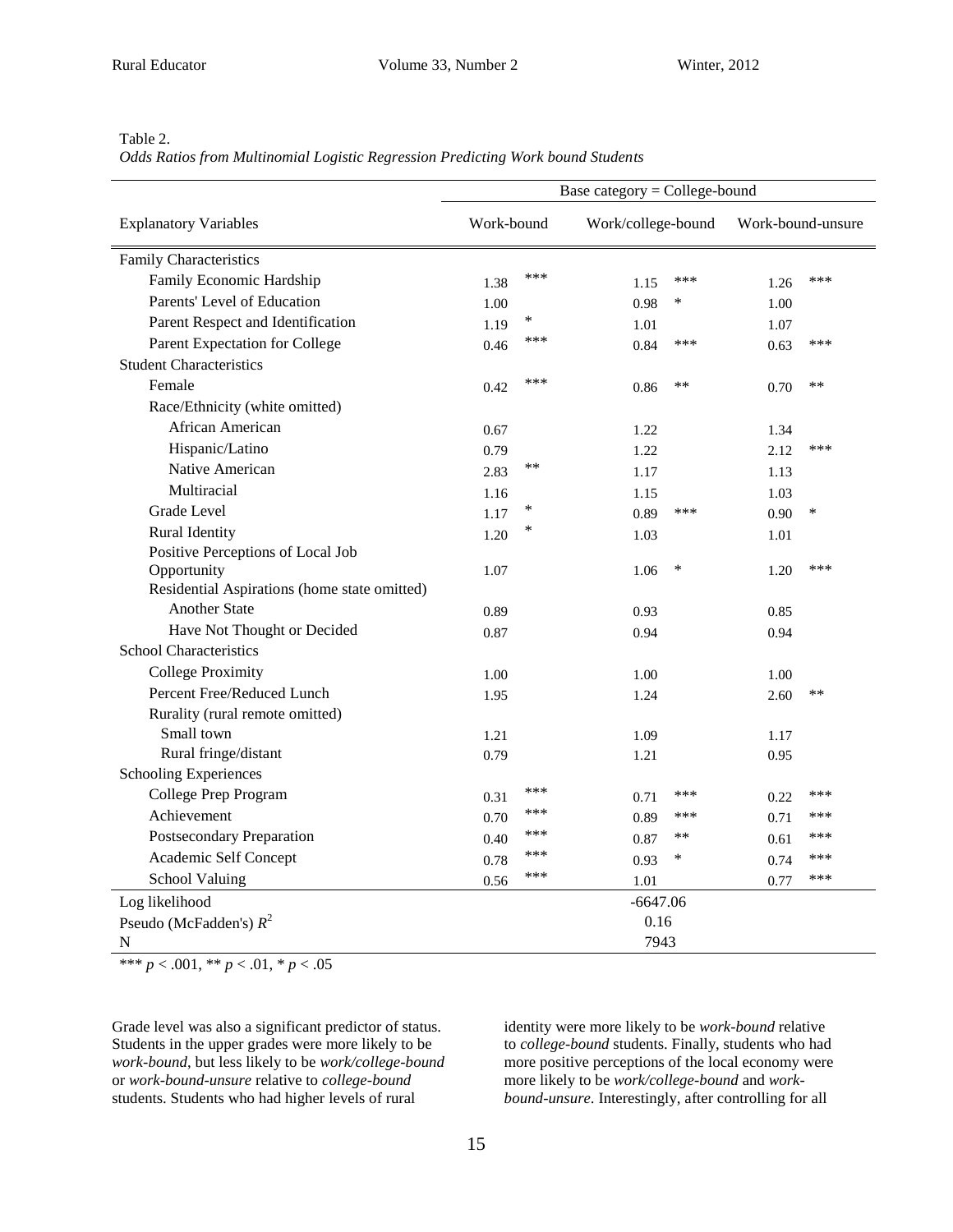other variables in the model, residential aspirations did not predict status.

The only school characteristic variable that predicted work-bound status was percent of student body receiving free/reduced lunch. *Work-boundunsure* students were more likely to attend schools with greater levels of school poverty. Although school-level variables did not predict status, all schooling experience variables were significant predictors of status. Students who were in a college preparation program, had higher levels of achievement, had taken part in postsecondary preparation activities, and had higher levels of academic self-concept were less likely to be members of any work-bound group. In addition, students with higher school valuing were less likely to be *workbound* or *work-bound-unsure.*

#### **Discussion**

The focus of this investigation was on understanding which career pathways rural youth planned to take as they transition to adulthood. Results indicated that most rural youth in this sample (56%) planned to continue their education after high school. In addition, of those who planned to continue their education, nearly half aspired to obtain an advanced degree. These results suggest those rural youth who planned to attend college had high aspirations for their futures. These findings are consistent with other studies that suggest today's youth have some of the highest aspirations of any generation (Reynolds, Stewart, Macdonald, & Sischo, 2006). However, nearly half of the students in this study planned to enter the workforce after high school with the majority planning to work while continuing their education. Finally, a small percentage of students (4.6%) planned to work after school with no plans to continue their education (*work-bound*) while 5.6% of students planned to work, but were unsure of whether they would continue their education (*work-bound-unsure*).

Although it is unlikely that all of the *collegebound* students in this study will enroll in or complete postsecondary education, it is encouraging nonetheless to see so many rural youth expecting to continue their education. For those students expecting to work while going to school, the literature suggests that such an approach can be problematic (Bozick, 2007; Bozick & DeLuca, 2005). Students who delay furthering their education after high school are less likely to complete a bachelor's degree even after controlling for lower family SES and poor high school performance (Bozick & DeLuca, 2005). In addition, students who delay continuing their education typically do so because of limited family

income or poor academic preparation. Students from low-income families often must work to pay for school-related expenses. For these individuals, work is often necessary to make postsecondary education possible, but having to work can reduce the likelihood that one will complete a degree program (Bozick, 2007).

A second focus of this investigation was to examine relations of individual, family, school, and schooling experiences to educational and occupational plans after high school. This analysis provides a picture of what characteristics typify those students who plan to go on to college and those who plan to work after high school. Results of the logistic regression indicated that family economic hardship and parents' expectation for college were two of the strongest predictors of whether a student was collegeor work-bound. This finding is consistent with other studies of rural work-bound youth (Rojewski, 1999) and suggests the importance of the family context in rural youths' future plans. Although these findings are informative, two other findings are particularly noteworthy and in need of further exploration. The first is the finding that all three work-bound groups did not differ significantly from college-bound youth on residential aspirations after controlling for all other variables in the model. On average, about one third of rural youth in this study wanted to remain in their home state after high school. This finding suggests that while college-bound youth may be more likely to leave their community to further their education, work-bound youth (regardless of future educational expectations) may also feel pressure to leave their home communities in order to find work or further their education.

Results indicated that the three work-bound groups differed from *college-bound* youth on almost every schooling experience. Work-bound students (regardless of future educational expectations) were more likely to be in the general or vocational program, had lower levels of achievement, took part in fewer postsecondary preparation activities, and had lower academic self-concept. In addition, *workbound* and *work-bound-unsure* students had lower levels of school valuing. This finding suggests that rural schools play a key role in shaping the educational and occupational aspirations of rural youth regardless of students' background experiences. This finding is important given that schooling experiences are malleable and school personnel can play an important role in preparing rural youth for their futures.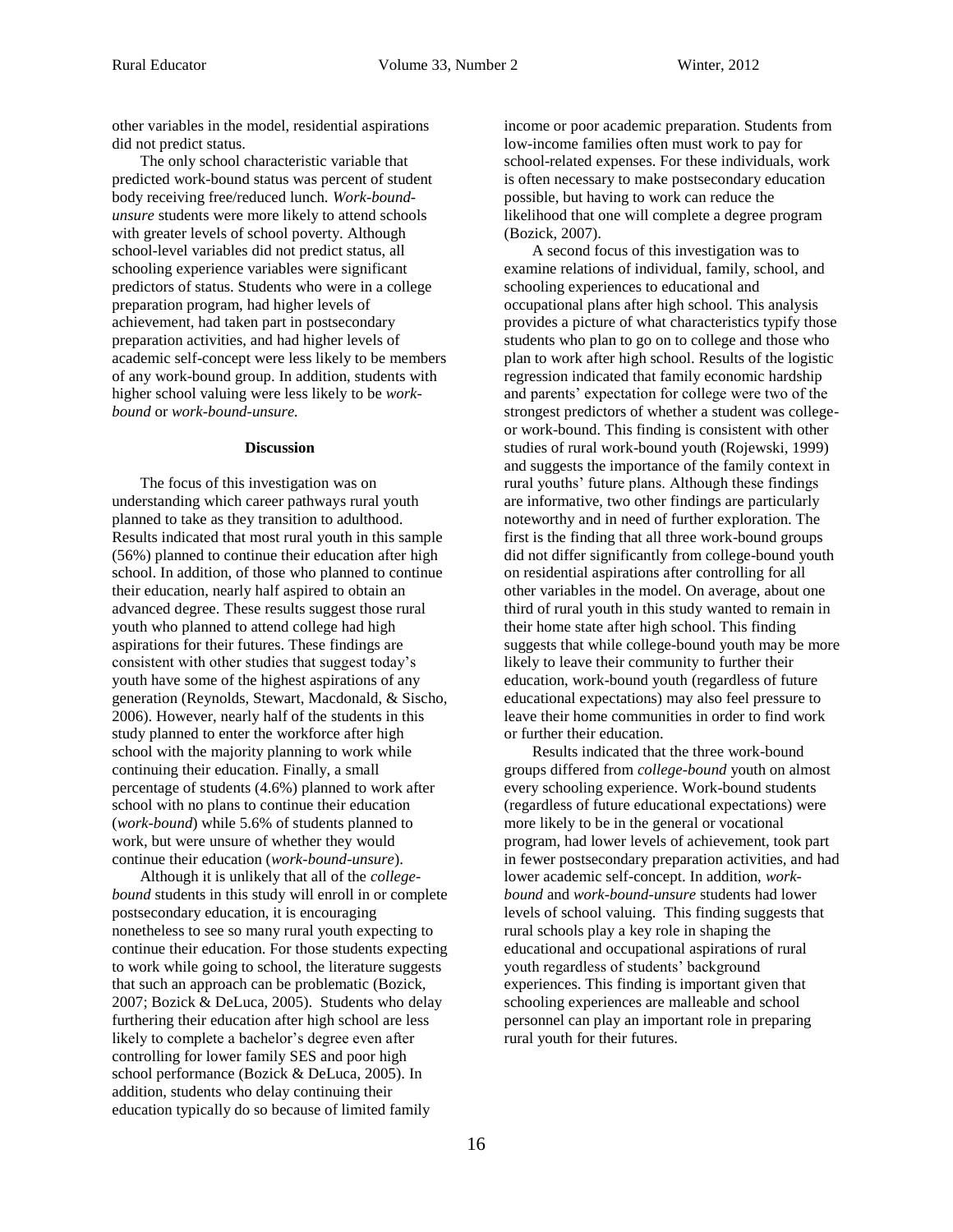#### **Limitations and Future Directions**

The results of this study provide a number of contributions to our knowledge of work-bound rural youth. However, these results must be interpreted in light of a number of limitations. Perhaps the most important limitation is that the design of the study was cross-sectional, with data being collected at a single point in time. For this reason it was necessary to derive work-bound groups based on rural students' self-reported educational and occupational expectations. We agree with others who suggest that classifying students based on actual labor-force status may provide a more valid indicator of work-bound status (e.g., Rojewski, 1999; Rojewski & Kim, 2003). However, without access to this information, we relied on students self-reported expectations about their futures. A second limitation of this study is that only a few community characteristics of the study schools were examined.

The limitations of the study proscribe a number of possible directions for additional research. Future research should follow rural students longitudinally to better understand the degree to which they achieve their educational and occupational expectations and aspirations. More importantly, future studies should focus on the various pathways that rural youth take to enact their goals because there is greater variability in the way adolescents arrive at similar positions in adulthood (Eccles et al., 2003, Elder, 1999; Elder & Conger, 2000). Future research should also consider whether factors considered in this study are moderated by diverse contextual factors found in rural communities. A number of rural education investigators argue that rural communities can be quite heterogeneous on a number of important factors (Arnold et al., 2007; Brown & Schafft, 2011; Coladarci, 2007). We agree that rural communities are diverse and as such require methods to capture and appreciate such diversity. However, few studies consider the rural context and even fewer studies

#### **References**

- Albrecht, D. E., Albrecht, C. M., & Albrecht, S. L. (2000). Poverty in nonmetropolitan America: Impacts of industrial, employment, and family structural variables. *Rural Sociology, 65*(1), 87- 103.
- Ali, S. R. & McWhirter, E. H. (2006). Rural Appalachian youth's vocational/educational postsecondary aspirations: Applying Social Cognitive Career Theory. *Journal of Career Development, 33*(2)*,* 87-111.

American School Counselor Association (2005).

employ methods that provide more qualitative and context-rich information about adolescents making decisions about the world of work while growing up in a rural community (e.g., Burnell, 2003).

#### **Conclusion**

The goal of this study was to better understand the transition pathways of a more recent cohort of rural youth. Our results indicate that over half of the students in this study plan to attend college instead of entering the workforce. In addition, one third of the students plan to work and attend college while only a small percent plan to work without furthering their education. Although these numbers are encouraging, our analysis also reveals that those youth who plan to work after high school (regardless of educational expectations) may face a number of obstacles in attaining postsecondary education because of family economic hardship, low parent support for postsecondary education, and fewer positive schooling experiences. Although we did not address why the youth in our study plan to work, the literature suggests that many of these youth do so in order to pay for school or school related expenses (Bozick, 2007). While it may be unrealistic for rural educators to discourage students from working while going to school, rural educators are in a unique position to help students consider options that may limit the negative impact that work can have on college attainment. One possibility would be to help rural youth identify and apply for grants, scholarships, and/or loans to help reduce the number of hours rural youth must work while attending college. A second possibility would be for school personnel, particularly school counselors, to help rural youth identify more enriching job opportunities that promote career development and are aligned with students' academic interests while discouraging work in "dead end" jobs that provide few other benefits beyond a paycheck.

*Executive summary. The ASCA National Model: A framework for school counseling programs*. Retrieved from

http://www.schoolcounselor.org/files/Natl%20M odel%20Exec%20Summary\_final.pdf

- Apostal, R. & Bilden, J. (1991). Educational and occupational aspirations of rural high school students. *Journal of Career Development, 18*(2), 153-160.
- Arnold, M. L., Biscoe, B., Farmer, T. W., Robertson, D. L., & Shapley, K. L. (2007). *How the*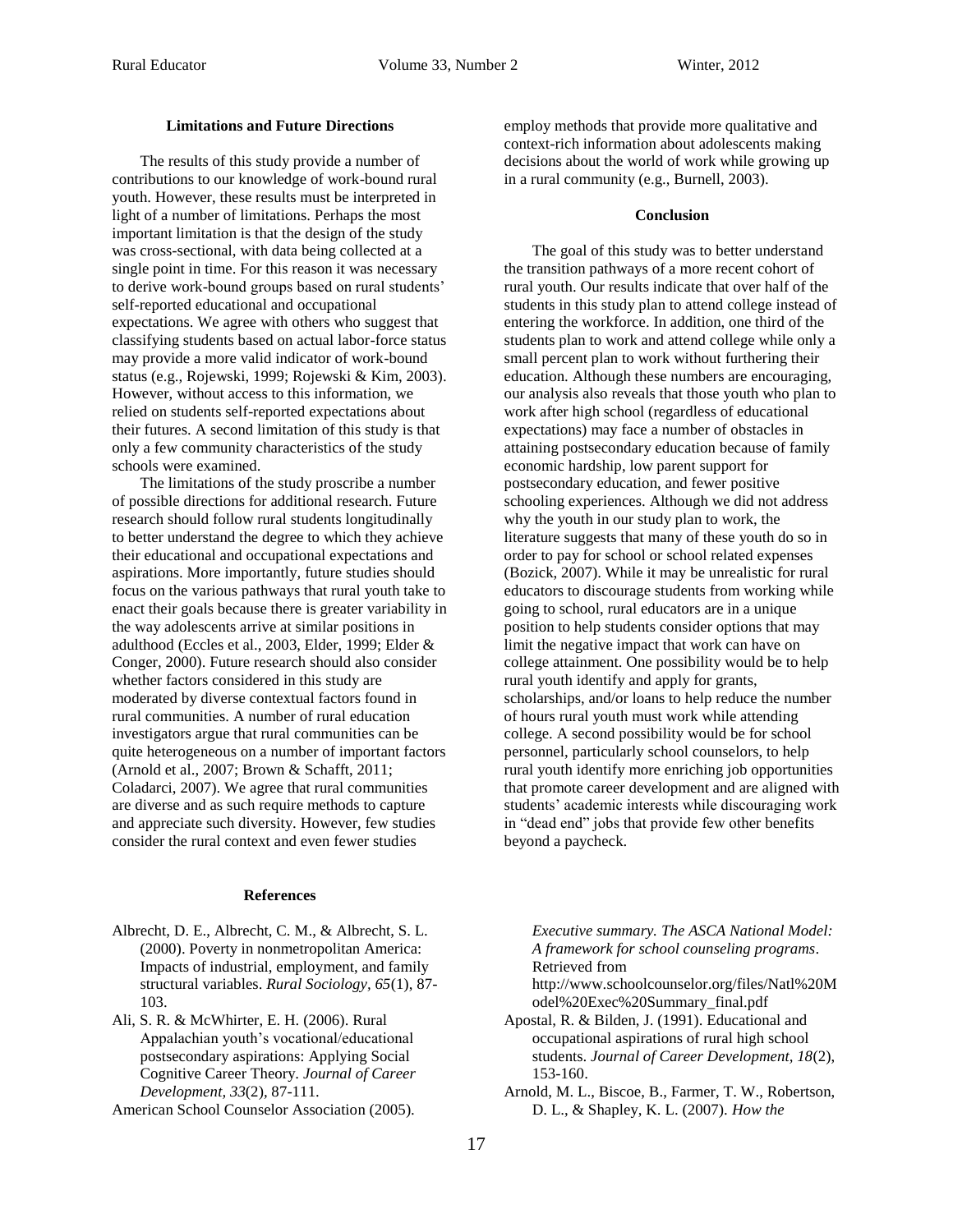*government defines rural has implications for education policies and practices* (Issues & Answers Report, REL 2007–No. 010). Washington, DC: U.S. Department of Education, Institute of Education Sciences, National Center for Education Evaluation and Regional Assistance, Regional Educational Laboratory Southwest.

Bozick, R. (2007). Making it through the first year of college: The role of students' economic resources, employment, and living arrangements. *Sociology of Education*, *80*(3), 361-385.

Bozick, R. & DeLuca, S. (2005). Better late than never? Delayed enrollment in the high school to college transition. *Social Forces, 84*(1), 531-554.

Brown, D. L., & Schafft, K. A. (2011). *Understanding rural societies: Continuity and change in a global age*. Cambridge: Polity Press.

Burnell, B. A. (2003). The "real world" aspirations of work-bound rural students. *Journal of Research in Rural Education, 18*(2), 104-113.

Cairns, R. B., Cairns, B. D., Neckerman, H. J., Gest, S. D., & Gariépy, J.-L. (1988). Social networks and aggressive behavior: Peer support or peer rejection? *Developmental Psychology, 24*(6)*,*  815–823.

Chenoweth, E & Galliher, R. V. (2004). Factors influencing college aspirations of rural West Virginia high school students. *Journal of Research in Rural Education, 19*(2), 1-14.

Coladarci, T. (2007). Improving the yield of rural education research: An editor's swan song. *Journal of Research in Rural Education, 22*(3), 1-9.

Conger, R. D., Conger, K. J., Matthews, L. S., & Elder, G. H. (1999). Pathways of economic influence on adolescent adjustment. *American Journal of Community Psychology, 27*(4), 519- 541.

Crockett, L. J., Shanahan, M. J., & Jackson-Newsom, J. (2000). Rural youth: Ecological and life course perspectives. In. R. Montemayor, G. R. Adams, & T. P. Gullotta (Eds.), *Adolescent Diversity in Ethnic, Economic, and Cultural Contexts: Advances in Adolescent Development* (Vol. 10, pp. 43-74). Thousand Oaks, CA: Sage.

Deil-Amen, R., & Turley, R. (2007). A review of the transition to college literature in sociology. *Teachers College Record, 109*(10), 2324 – 2366.

Demi, M., Coleman-Jensen, A., & Snyder, A. (2010). The rural context and post-secondary school enrollment: An ecological systems approach. *Journal of Research in Rural Education*, *25*(7). Retrieved from http://jrre.psu.edu/articles/25- 7.pdf

Eccles, J. (1993). Expectancies, values, and academic

behaviors. In J. T. Spence (Ed.), *Achievement and achievement motives: Psychological and sociological approaches* (pp. 75 – 146). San Francisco: Freeman.

Eccles, J.S., Templeton, J., Barber, B., & Stone, M. (2003). Adolescence and emerging adulthood: The critical passage ways to adulthood. In M. H. Bornstein, L. Davidson, C. L. M. Keyes, K. A. Moore, & The Center for Child Well-being (Eds.), *Well-being: Positive development across the life span* (pp.383-406). Mahway, NJ: Lawrence Erlbaum Press.

Elder, G. H., Jr. (1999). *25th anniversary edition of children of the great depression*. Boulder, CO: Westview Press.

Elder, G. H., Jr., King, V., & Conger, R. D. (1996). Attachment to place and migration prospects: A developmental perspective. *Journal of Research on Adolescence, 6*(4), 397-425.

Elder, G. H., Jr., & Conger, R. D. (2000). *Children of the land: Adversity and success in rural America.* Chicago, IL: University of Chicago Press.

Elder, G. H., Jr., Eccles, J. S., Ardelt, M., & Lord, S. (1995). Inner-city parents under economic pressure: Perspectives on the strategies of parenting. *Journal of Marriage and the Family, 57*(3), 771-784.

Finn, K. V., & Frone, M. R. (2004). Academic performance and cheating: Moderating role of school identification and self-efficacy. *Journal of Educational Research, 97*(3)*,* 115-122.

Gándara, P., Gutiérrez, D., & O'Hara, S. (2001). Planning for the future in rural and urban high schools. *Journal of Education for Students Placed at Risk, 6*(1 & 2), 73-93.

Haller, E. J., & Virkler, S. J. (1993). Another look at rural-nonrural differences in students' educational aspirations. *Journal of Research in Rural Education*, *9*(3), 170-178.

Halperin, S. (Ed.). (1998). *The forgotten half revisited: American youth and young families, 1988-2008.* Washington, DC: American Youth Policy Forum.

Hektner, J. M. (1995). When moving up implies moving out: Rural adolescent conflict in the transition to adulthood. *Journal of Research in Rural Education, 11*(1), 3-14.

Herr, E. L. & Niles, S. (1997). Perspectives on career assessment of work-bound youth. *Journal of Career Assessment, 5*(2), 137-150.

Herr, E. L. (1995). *Counseling employment bound youth*. Greensboro, NC: ERIC Clearinghouse on Counseling Student Services. (ERIC Document Reproduction Service No. ED 382 899.

Huston, A. C., Duncan, G. J., Granger, R., Bos, J.,